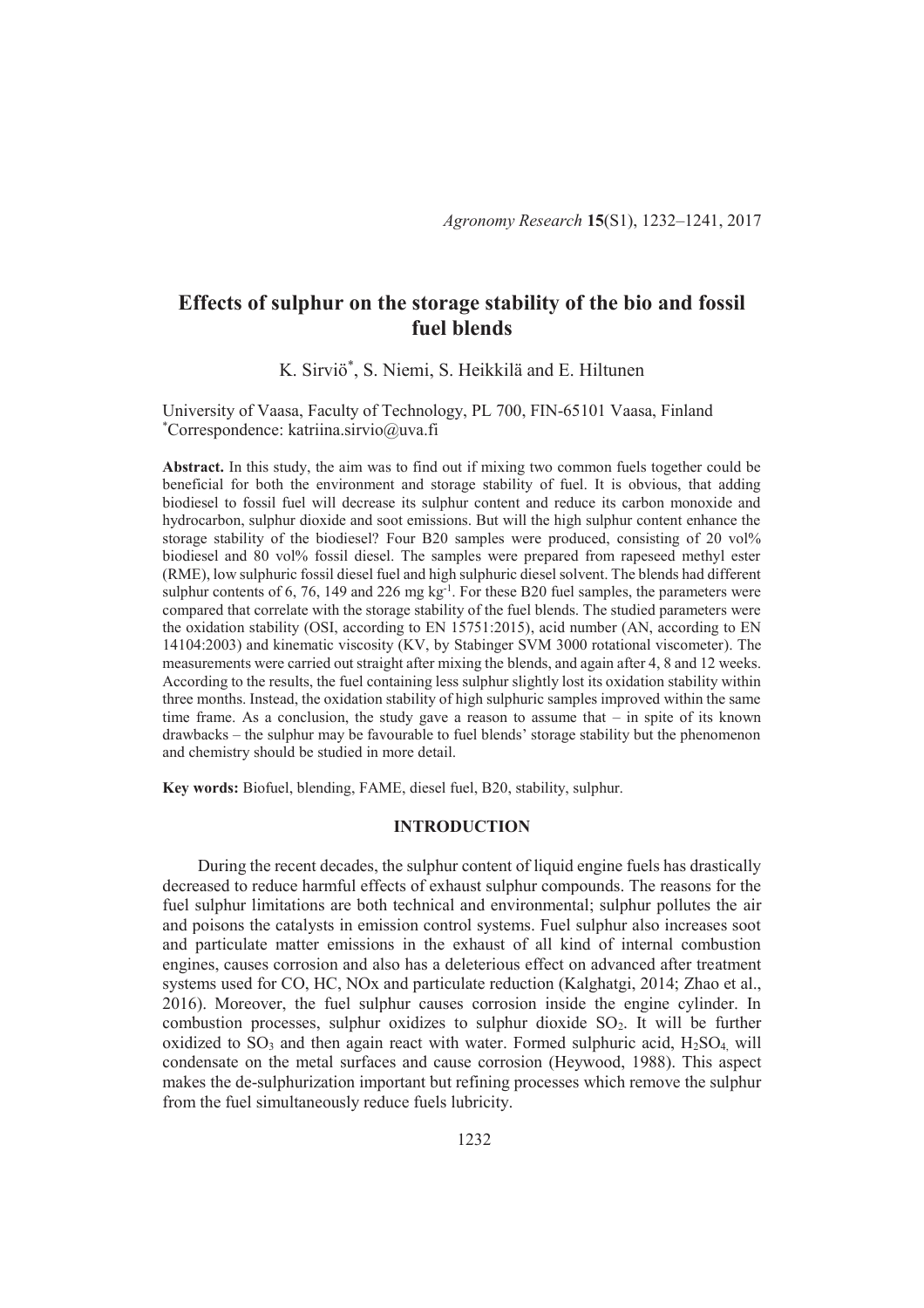Sulphur emissions, both gaseous and particles, are also harmful for human health. An acute exposure can cause trouble in breathing and a long-time exposure for those emissions can cause heart disease, pulmonary illness or even untimely death. In the environment, sulphur oxides are reactive and form  $H_2SO_4$  which comes down with the rain and the acid rain again depletes the nature in many ways. Moreover, buildings disintegrate because of the acid rain (Pan, 2011).

In parallel with the fuel de-sulphurization development, the need to increase the use of renewable fuels continues to grow to also reduce greenhouse gas (GHG) emissions. In countryside, there may also be possibilities to utilize own yield of rapeseed or other oils as biodiesel fuel through transesterification and this could be financially beneficial for the farmers. In rural areas, there is an increasing need for cheap, both fossil and renewable, fuels in agricultural engine applications. Due to the environmental aspects, the fuel sulphur content is widely regulated but the content still remains quite high in the developing countries in Asia and Southern America. The cheapest fuels are not the cleanest, i.e., the sulphur contents in non-road fuel may in those regions be as high as  $500 \text{ mg kg}^{-1}$  while in Europe, the automotive diesel fuel standard, EN  $590:2013$  allows the fuel to contain a maximum of 10 mg  $kg<sup>-1</sup>$  (SFS-EN 590:2013, 2013).

Due to the environmental reasons on one hand and to the agricultural needs, on the other hand, different blends of bio- and fossil fuels are becoming more popular. High sulphuric fossil fuels and the effect, they have on blends' properties, need to be studied further to find an economic, environmental and technical balance between desulphurization, fuel blending, and the usage of renewable components. It is also noteworthy that after de-sulphurization processing, the fuel lubricity must usually be returned by adding lubricity additives into the fuel. However, biodiesels or fatty acid methyl esters (FAMEs) have also been found to enhance the lubricity when they are mixed with diesel fuel oil (Guibet, 1999; Kalghatgi, 2014). Blending of FAME with low sulphur fossil diesel thus also improves the fuel lubricity.

The storage stability is one of the main quality parameters related to FAMEs. The deterioration of the properties of FAMEs during storage is more serious than for fossil fuels. Storage conditions, like ambient temperature, have of course an effect on storage time. Improving oxidation and storage stability is an important issue for commercializing the biodiesel (Bouaid et al., 2009). Some studies indicate that higher sulphur contents may beneficially affect the oxidation stability of the fuel blends (McCormick  $\&$ Westbrook, 2007; Sirviö et al., 2016). Sulphur is an essential compound for living organisms. For a long time, organic sulphuric compounds, like glutathione, have been well known of their action to protect cells from free radicals and reactive oxygen compounds (Meister  $\&$  Anderson, 1983). It has also been shown that glutathione can reduce the lipid peroxidation caused by reactive oxygen radicals (Roxas et al., 1997). In other words, an example of the anti-oxidative effect of sulphur compounds can be found from biochemistry. Biodiesel oxidation is a complex process of radical chain reactions. Hydroperoxides are formed first during degradation and they react further to form secondary oxidation products (Fattah et al., 2014). In living organisms and fuel blends, the reaction environments and reaction chains differ and it cannot be stated that the phenomenon is the same. Still, there is an interesting similarity and it needs to be studied further.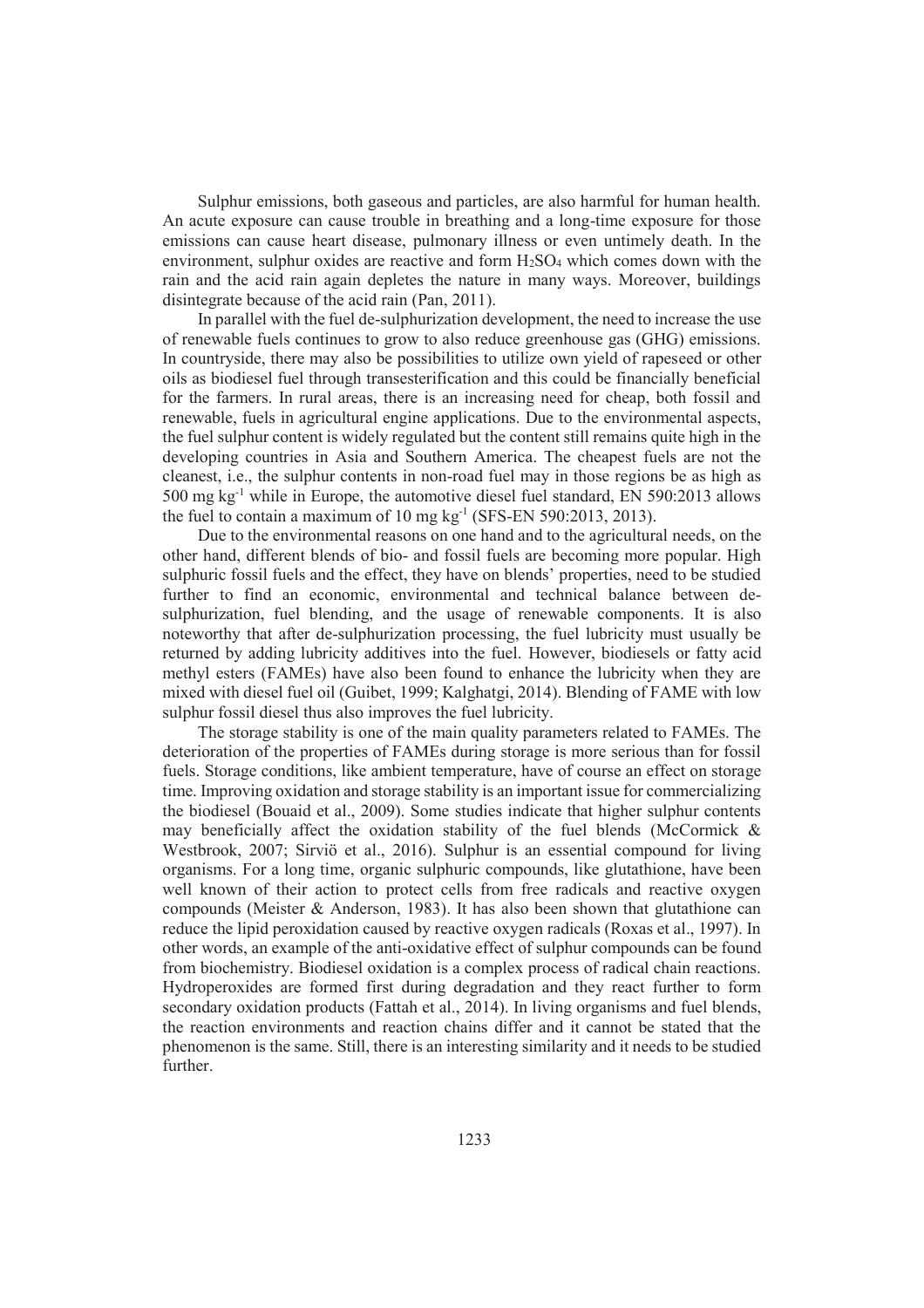To investigate how the sulphur of fossil diesel may affect the OSI and other properties of biodiesel-fossil fuel blends, fuel blends were prepared having different sulphur contents. In Europe, the maximum FAME content in diesel fuel is 7 vol<sup>9</sup>% according to the EN 590:2013 (SFS-EN 590:2013, 2013) but higher percentages are also available and targeted around the world. For example in the United States, the 20% blend fraction is becoming more common. B20 and B30 fuels do even have their own Standard, EN 16709, which specifies the quality of those fuels with a high biodiesel content (SFS-EN 16709:2015, 2015). That is why B20 fuels were chosen to be investigated in this study. Fuel blending may, however, cause operating risks. The fuels need to be stable and compatible with engine and other blended fuels. Several studies have been made to figure out how biodiesels and their blends affect the lifetime of the engines. A review of short run tests reports that biofuels can replace conventional diesel fuel but a long run analysis is needed for assessment of the engine life. Problems that may occur are carbon deposition, lubricating oil dilution, piston ring sticking and injector nozzle choking (Patel et al., 2016).

In this study, the aim was to find out how sulphur affects the storage stability of the prepared fuel blends. It was interesting to see if mixing two common non-road fuels could be beneficial for both the environment and storage stability of fuel in developing countries. It is clear, that adding non-sulphuric biodiesel to fossil fuel will decrease their blends' sulphur content and reduce emissions and other adverse effects. But will the high sulphur content enhance the storage stability of the biodiesel?

### **MATERIALS AND METHODS**

In the current study, the parameters were investigated that correlate with the storage stability of the fuel blends. Four B20 fuel samples were compared consisting of 20 vol<sup>9</sup> biodiesel and 80 vol<sup>%</sup> fossil diesel. All of the samples were prepared by mixing rapeseed methyl ester (RME), diesel fuel oil (DFO) containing  $6.6$  mg kg<sup>-1</sup> sulphur, and high sulphuric diesel solvent. Different amounts of sulphuric diesel solvent were added into the B20 samples. The achieved sulphur concentrations were  $6 \text{ mg kg}^{-1}$  (B20 1), 76 mg kg<sup>-1</sup> (B20 2), 149 mg kg<sup>-1</sup> (B20 3), and 226 mg kg<sup>-1</sup> (B20 4). The aim was to figure out how the storage stability of the fuel blends change as a function of time when the samples were stored in stable conditions (in dark, at 20 °C) for 12 weeks.

The fuel samples were made by mixing three different compounds; RME, DFO and ICP diesel solvent, which contained  $1,000$  mg kg<sup>-1</sup>, sulphur. The total volumes of the samples were 500 ml and the dilution was carried out as presented in Table 1.

| Sample            | $RME$ (ml) | $DFO$ (ml) | Diesel solvent (ml) |  |  |  |
|-------------------|------------|------------|---------------------|--|--|--|
| B <sub>20</sub> 1 | 100        | 400        |                     |  |  |  |
| B <sub>20</sub> 2 | 100        | 360        | 40                  |  |  |  |
| B <sub>20</sub> 3 | 100        | 320        | 80                  |  |  |  |
| B <sub>20</sub> 4 | 100        | 280        | 120                 |  |  |  |

**Table 1.** Dilution ratios of the B20 samples

The analyses carried out for these four samples were the oxidation stability (OSI), acid number (AN) and kinematic viscosity (KV). The samples were analysed straight after mixing and after 4, 8 and 12 weeks of storage. The storage conditions were a dark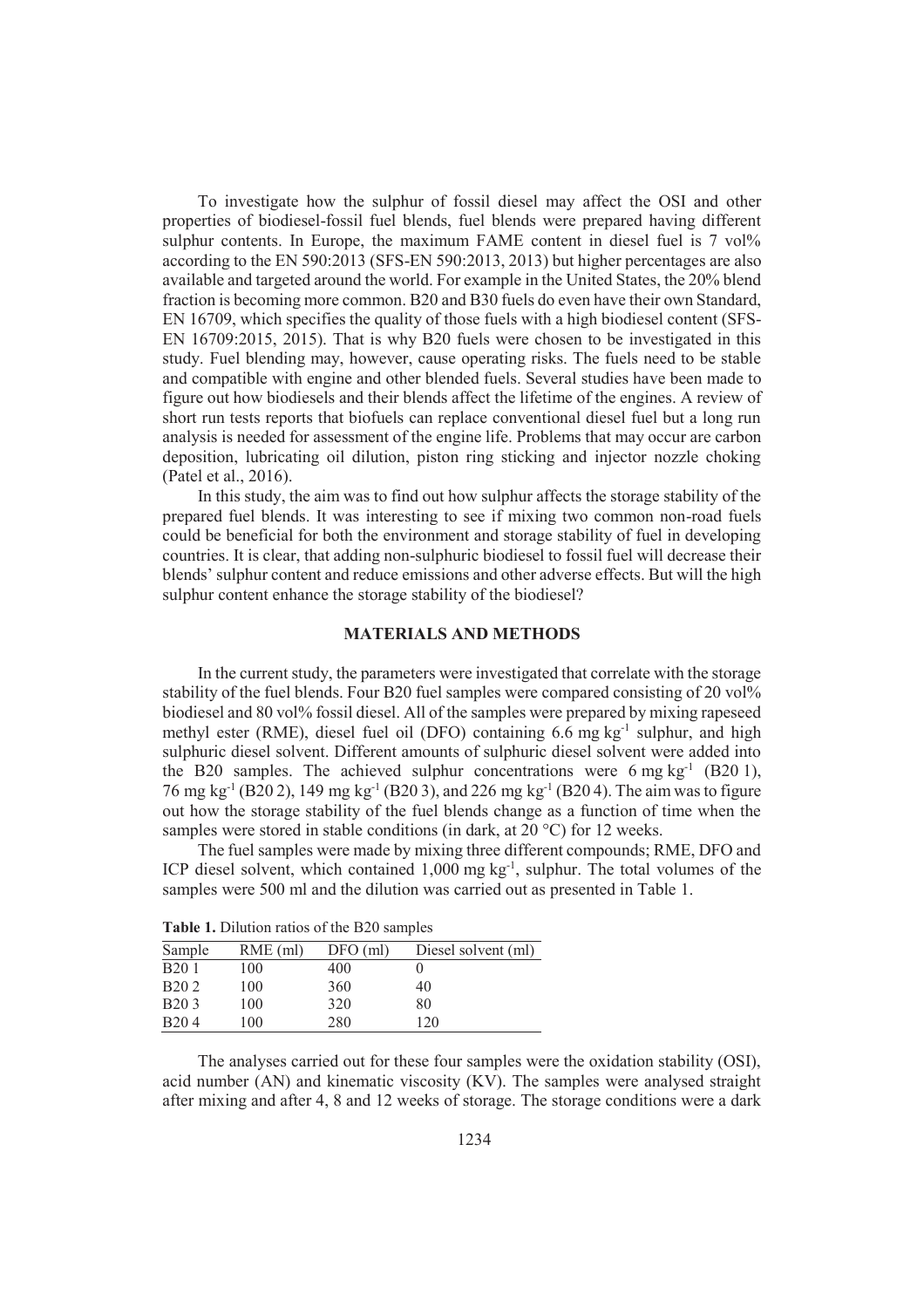cupboard at room temperature (around 20  $^{\circ}$ C). The OSI, AN, and KV of both RME and DFO were determined before mixing them together and adding high sulphuric diesel solvent. For the prepared sulphur containing B20 samples, the sulphur contents were measured straight after mixing. After the whole storage time, the elemental analysis (CHNO) was carried out for the samples.

RME used as the bio component in the fuel blends was a product of ecoMotion GmbH, Germany. RME is ISCC EU certified and meets Standard EN14214:2012 (SFS-EN 14214:2012, 2012). Fuel had been produced three years before this study and delivered to the University of Vaasa in 2012. Still, RME fulfilled the requirements of Standard EN 14214:2012 in terms of the properties measured in this study. The ester content of RME was not measured. Any information about the most likely added antioxidant of RME was not available.

DFO was a product of Neste and it had been produced in Finland. It did not contain any bio component before mixing it with RME. DFO contained 6.6 mg kg-1 sulphur.

CONOSTAN Premisolv™ ICP Solvent containing 1,000 mg kg-1 sulphur was a product of Conostan®, Canada. Conostan® is a division of SCP SCIENCE. According to the safety data sheet of this solvent, it contained sulphur as n-dibutyl sulphide in diesel fuel.

## **Acid number**

The acid number of the blends was analysed by a titrator Metrohm Titrando 888. The method is a potentiometric titration method. The sample is diluted with iso-propanol and titrated by potassium hydroxide. The measurement was produced according to Standard EN 14104:2003 (SFS-EN 14104, 2003).

## **Oxidation stability**

The oxidation stability was measured by a Biodiesel Rancimat 873 instrument. The method describes the accelerated oxidation stability of biodiesel. The sample is heated and air flow is conducted through it. The vaporizing compounds of the sample drift with air into water and the conductivity of the water is measured. The end point is achieved when the conductivity increase is at its highest. The method is described in Standard EN 15751:2014 and according this Standard the maximum induction period is 48 hours (SFS-EN 15751, 2014).

#### **Viscosity**

The viscosities were measured by a Stabinger SVM 3000 rotational viscometer. The measurement is based on torque and speed measurements. The device calculates the dynamic viscosity from the rotor speed. The device also has a density measuring cell that employs an oscillating U-tube principle. The kinematic viscosity is calculated automatically based on these measurements (Anton Paar, 2012).

#### **Elemental analysis**

The elemental analysis was measured by a Thermo Scientific Flash 2000 instrument. It determines the mass fractions of carbon, hydrogen, nitrogen and oxygen. Sulphur may also be analyzed in case its amount is high enough. The analysis was produced according to Standard ASTM D5291 (ASTM D5291-16, 2016).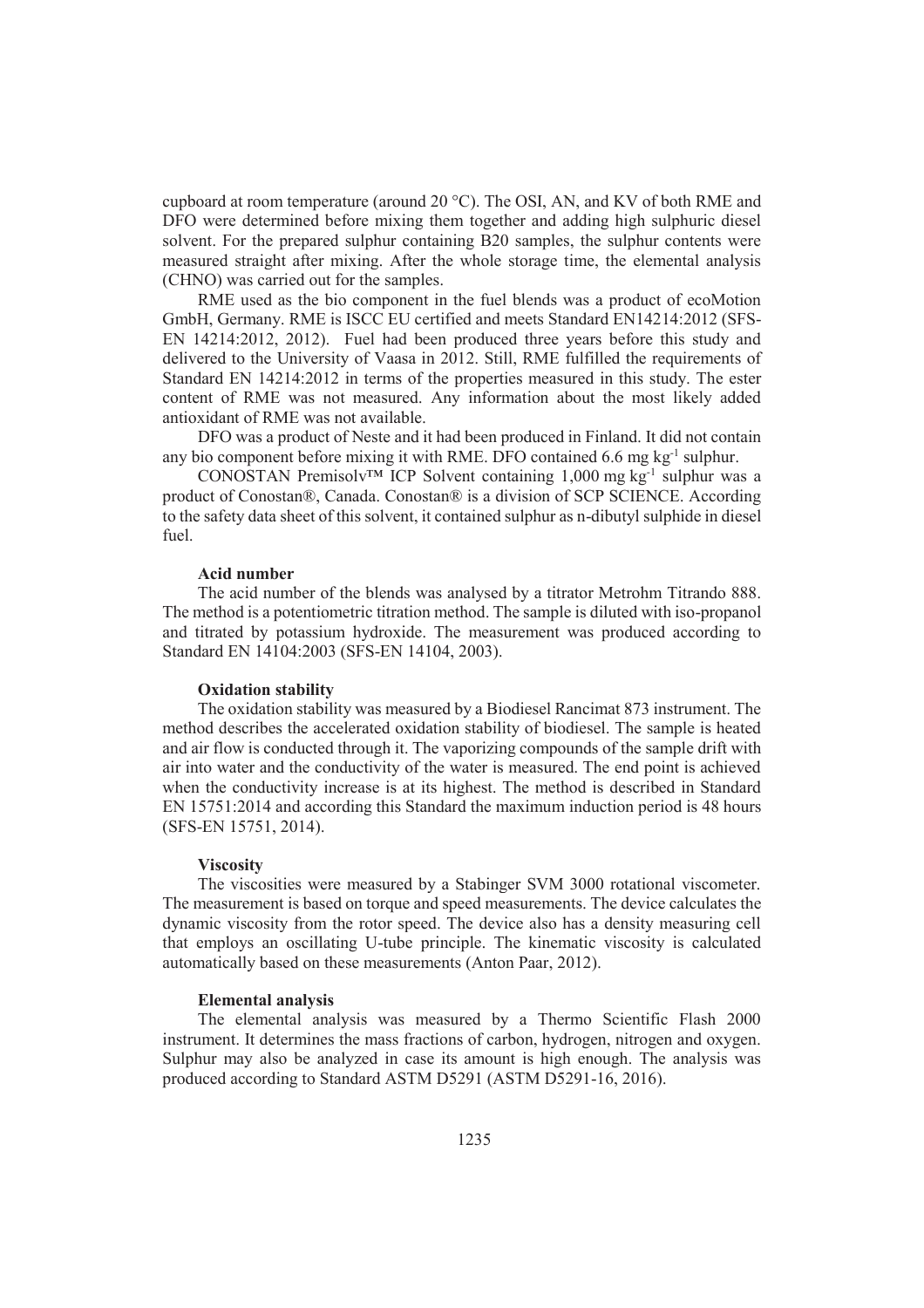#### **Sulphur content**

The sulphur contents were measured by a Thermo Scientific, iCAP 6500 duo instrument. In this method, the samples are decomposed by an ultrasonic oven and transformed from organic to water-soluble form. The solution is injected to spectrometers plasma. Calibration was made by the known concentrations of the standards. The defined standards (emission intensities in known concentrations) and the presence and concentration of the element are evaluated by comparing the intensity of the light to these standards. The method was an in-house method produced based on Standard ISO 10478 (ISO 10478, 1994).

## **RESULTS AND DISCUSSION**

The analyses results related to storage stability are presented in Table 2 and elemental analyses results in Table 3. All the obtained results are arithmetic means of at least two replicate measurements. The OSI, AN and KV results are also depicted in Figs 1, 2 and 3, respectively, and the elemental analyses in Fig. 4.

| Property                                                      | <b>DFO</b> | <b>RME</b> | <b>B201</b> | B <sub>20</sub> 2 | <b>B203</b> | B <sub>20</sub> 4 |
|---------------------------------------------------------------|------------|------------|-------------|-------------------|-------------|-------------------|
| Oxidation stability (h)                                       |            |            |             |                   |             |                   |
| Fresh                                                         | $72*$      | 11         | 45          | 47                | 47          | 51                |
| 4 weeks                                                       |            |            | 44          | 47                | 51          | 54                |
| 8 weeks                                                       |            |            | 42          | 48                | 52          | 55                |
| 12 weeks                                                      |            | 10         | 42          | 47                | 53          | 56                |
| Acid number (mgKOH $g^{-1}$ )                                 |            |            |             |                   |             |                   |
| Fresh                                                         |            | 0.19       | 0.07        | 0.06              | 0.06        | 0.07              |
| 4 weeks                                                       |            |            | 0.06        | 0.06              | 0.06        | 0.06              |
| 8 weeks                                                       |            |            | 0.07        | 0.06              | 0.08        | 0.07              |
| 12 weeks                                                      |            |            | 0.07        | 0.07              | 0.07        | 0.07              |
| Kinematic viscosity, 40 °C (mm <sup>2</sup> s <sup>-1</sup> ) |            |            |             |                   |             |                   |
| Fresh                                                         | 3.5        | 4.5        | 3.6         | 3.4               | 3.2         | 3.1               |
| 4 weeks                                                       |            |            | 3.6         | 3.4               | 3.2         | 3.1               |
| 8 weeks                                                       |            |            | 3.6         | 3.4               | 3.2         | 3.1               |
| 12 weeks                                                      |            |            | 3.7         | 3.4               | 3.2         | 3.1               |

**Table 2.** The storage stability analyses results for DFO, RME and B20 fuels

The relative standard deviations are: KV 1%, AN 7.9%, and OSI 4.5%. These had been determined for the analysis methods earlier. For the OSI results above 48 hours, the reproducibility is approximately 9.5 hours. The OSI results above 48 hours should be announced >48 hours according to Standard EN 15751. \*The measurement was stopped after 72 hours.

**Table 3.** Elemental analyses result for B20 fuels

| Property                   | B <sub>20</sub> 1 | B <sub>20</sub> 2 | <b>B203</b> | B <sub>20</sub> 4 |  |
|----------------------------|-------------------|-------------------|-------------|-------------------|--|
| $C(m-%)$                   | 83.7              | 83.5              | 84          | 83                |  |
| $H(m-%)$                   | 13.2              | 13.2              | 13.8        | 13.7              |  |
| $N(m-%)$                   | 0.2               | 0.2               | 0.2         | 0.2               |  |
| $O(m-%)$                   | 2.2               | 2.2               | 2.2         | 2.2               |  |
| $S$ (mg kg <sup>-1</sup> ) | n                 | 76                | 149         | 226               |  |

The relative standard deviations for these methods were not determined.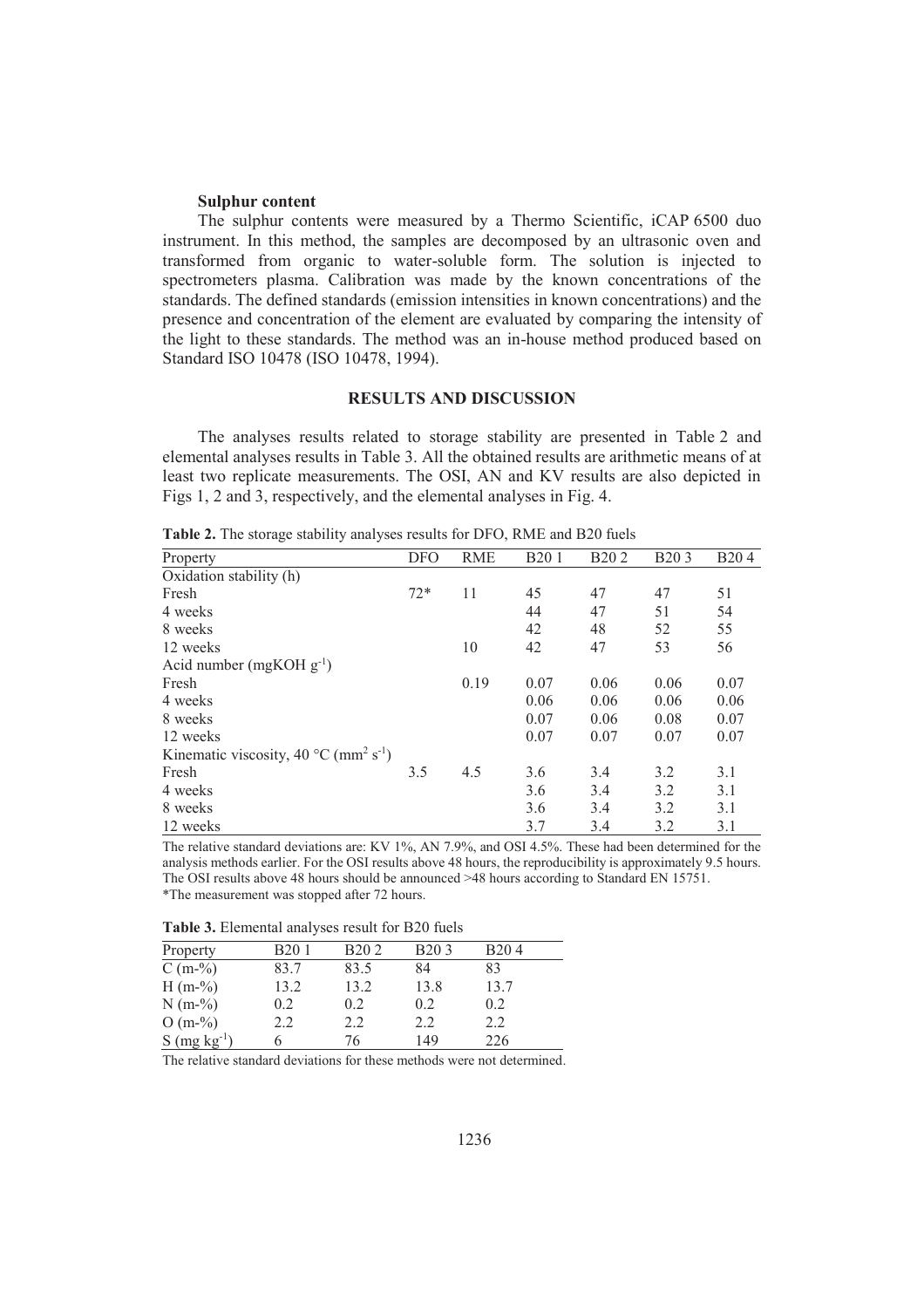Fig. 1 shows how the oxidation stability of the samples changed during 12 weeks:

- B20 1, decreased  $5\%$  (from 46 to 42 h)
- B20 2, remained almost constant (varied between 47 and 48 h)
- B20 3, increased  $12\%$  (from 47 to 53 h)
- B20 4, increased  $10\%$  (from 51 to 56 hours).



**Figure 1.** Oxidation stability results for B20 fuels. The sulphur concentrations were 6 mg kg<sup>-1</sup> (B20 1), 76 mg kg-1 (B20 2), 149 mg kg-1 (B20 3), and 226 mg kg-1 (B20 4).

For the OSI results of above 48 hours, the reproducibility is approximately 9.5 hours. According to Standard EN 15751:2014, the OSI results of above 48 hours should therefore be announced as  $> 48$  hours. In this study, the trend in the results was, however, so clear that the actually measured values were chosen to announce.

It should also be noted that, as fresh, the OSI was the longer, the higher was the sulphur content.

Fig. 2 shows that the acid numbers of all the samples remained within  $0.06-0.08$  mgKOH g<sup>-1</sup> during the whole study. There were no significant differences between the samples and the results did not change during the storage. Thus, the sulphur content did not either seem to affect the AN.



**Figure 2.** Acid number results for B20 fuels. The sulphur concentrations were 6 mg  $kg^{-1}$  (B20 1), 76 mg kg-1 (B20 2), 149 mg kg-1 (B20 3), and 226 mg kg-1 (B20 4).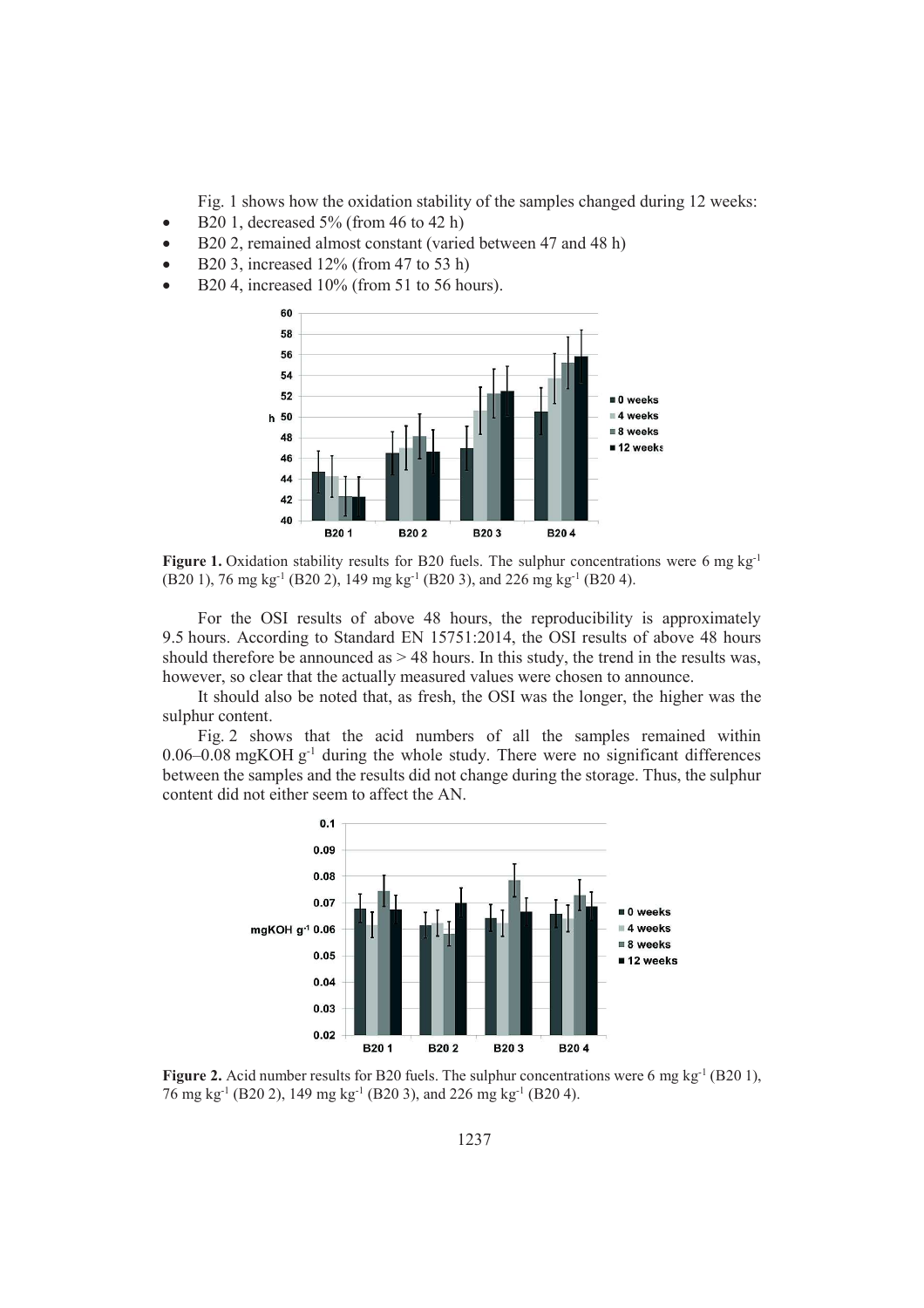Fig. 3 shows that the kinematic viscosities remained quite constant during the storage time of 12 weeks for all the samples. The differences between the samples were due to different mixing ratios. For the samples B20 2, 3 and 4, the diesel solvent containing sulphur lowered the KV in relation to its mixing ratio.



**Figure 3.** Kinematic viscosity results for B20 fuels. The sulphur concentrations were 6 mg kg<sup>-1</sup> (B20 1), 76 mg kg-1 (B20 2), 149 mg kg-1 (B20 3), and 226 mg kg-1 (B20 4).

Pölczmann et al. (2016) studied the storage stability of diesel fuels containing biodiesel and made a mathematical correlation between a) the viscosity increase and oxidation stability decrease and b) between the acid number increase and oxidation stability decrease. As a result of their study, the authors conclude that the found correlation could reduce the number of needed analyses in biodiesel quality follow-up. According to them, the kinematic viscosity and acid number could be estimated based on the oxidation stability result (Pölczmann et al., 2016).

However, this was not clearly seen in the present study because no correlation was observed between the oxidation stability and acid number nor kinematic viscosity. In the current study, the amount of samples was, though, small and the timescale was shorter (12 weeks against 150 weeks in Pölczmann et al., 2016).



**Figure 4.** Elemental analyses result for B20 fuels. The sulphur concentrations were 6 mg kg<sup>-1</sup> (B20 1), 76 mg kg-1 (B20 2), 149 mg kg-1 (B20 3), and 226 mg kg-1 (B20 4).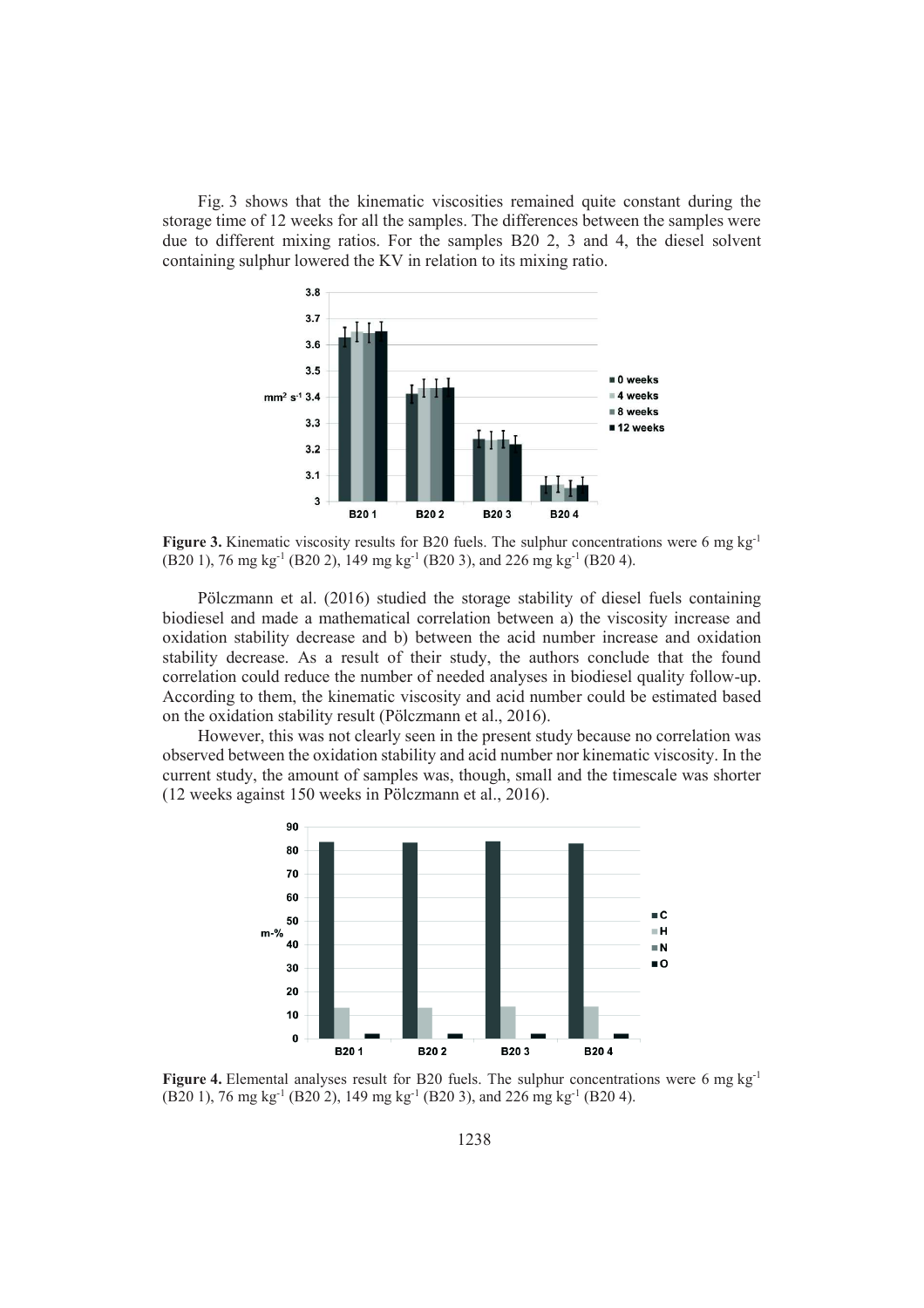Fuels mainly consist of carbon and hydrogen and some small quantities of sulphur, nitrogen, and oxygen (Riazi, 2005). Even at its highest in the present study, the amount of added sulphur was not high enough to cause differences in elemental contents of the fuels, Table 2, Fig. 4. It can, thus, be assumed that adding diesel solvent did not affect the elemental composition of the samples. It needs, however, to be kept in mind, that the elemental contents are approximate. The measured sulphur values of 6, 76, 149 and 226 mg kg<sup>-1</sup> were very close to the calculated values of 5, 78, 151 and 226 mg kg<sup>-1</sup>.

The form of the sulphur compound is determining. In fossil fuel, sulphur can be found in cyclic compounds such as thiophenes and benzothiophenes as well as in noncyclic compounds such as mercaptanes and sulphides (Ma, 2010). In this study, the added sulphur was n-dibutyl sulphide which is a simple hydrocarbon chain that contains sulphur in the middle, and it is a noncyclic compound. Fig. 5.



**Figure 5.** Structure of n-dibutyl sulphide. (Sigma Aldrich, 2016).

In the presence of water, sulphur may form sulphuric acid and the acids will promote oil thickening and oxidation, e.g., in lubricating oils (Folkson, 2014). This phenomenon may also occur within fuels. Biodiesel is hydrophilic and it is possible that its moisture content will increase during three years of storage. The water content of RME was not measured. Most likely, based on the other analysis results, it can be assumed that no water was present in the studied samples and the increasing amount of sulphur did not affect adversely the oxidation stability, quite the contrary.

McCormick & Westbrook (2007) mentioned that sulphur compounds can work as antioxidants and the same conclusion is also supported by the studies of Karavalakis et al. (2010) and Sirviö et al. (2016). Sirviö et al. (2016) was a prestudy in relation to this research theme. In that study, the B20 sample containing more sulphur loosed its oxidation stability less than the B20 sample containing less sulphur. Karavalakis et al.(2010) have found that the oxidation stability behaviour of biodiesel blends is a very complicated process. They say that the most important factors affecting the blends' oxidation are the biodiesel composition and used antioxidants. Additionally, according to McCormick & Westbrook (2007), the stability of the biodiesel is the most important factor from the point of view of the blends storage stability.

In this study, the biodiesel and fossil diesel were the same in all samples but the mixing ratios of the diesel solvent containing sulphur varied from 0 (B20 1) to 22% (B20 4). Most likely, the reason for the difference in the oxidation stability of the fresh blend samples was, thus, the different sulphur content. For the diesel solvent, the oxidation stability was not measured but the oxidation stability of the DFO was high (measurement was stopped at 72 hours). The DFO quality was, thus, not a threat to the stability of the blends.

As mentioned above, the decrease in OSI was 5% for the sample B20 1 while the oxidative stability increased by 12 and 10% for the samples B20 3 and 4, respectively. This may indicate the antioxidative effect of sulphur. To prove this thesis, again indicated by the current study, the chemistry of the fuel blends and organic sulphur should be studied more detailed.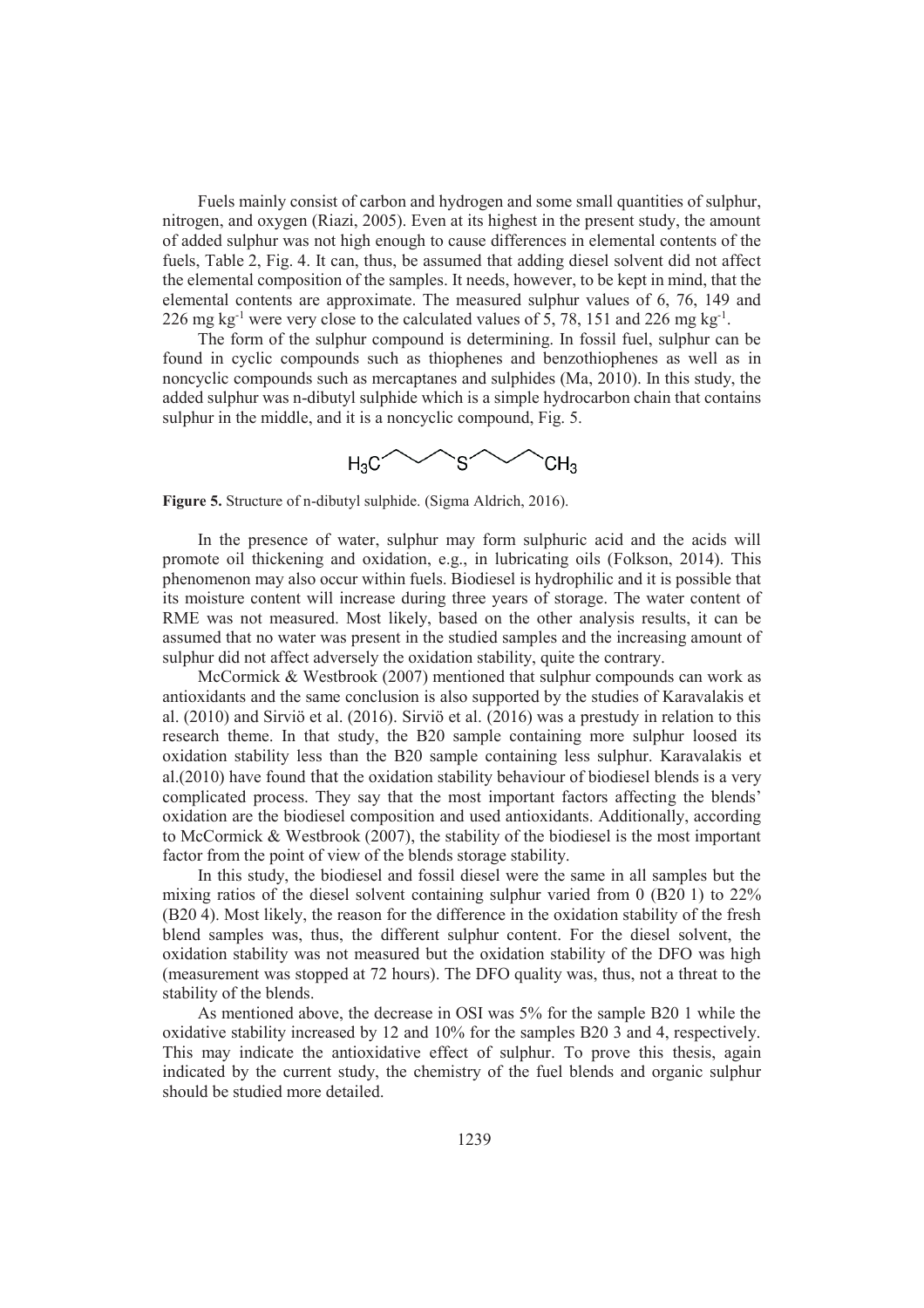Karavalakis et al. (2011) showed in another study, that even a 4–6 weeks storage time may cause OSI to decrease below the 20 hours' limit due to natural ageing. The 20 hours' limit is set in Standard EN 590:2013 for automotive diesel fuels. In this study, the OSI of all the samples remained clearly above the 20 hours' limit for 12 weeks. The other measured properties were also at a proper level though the adopted RME was produced 3 years before this study.

## **CONCLUSIONS**

The aim of this study was to find out if increasing sulphur content is beneficial for storage stability of the fuel blend. Four B20 fuel samples were produced consisting of 20 vol% biodiesel and 80 vol% fossil diesel. All the samples were prepared from rapeseed methyl ester (RME), diesel fuel oil (DFO) containing 6.6 mg kg-1 sulphur, and a high sulphuric diesel solvent (n-dibutyl sulphide in diesel fuel). The measured sulphur contents of the samples were 6, 76, 149 and 226 mg  $kg<sup>-1</sup>$ . The effects of the sulphur content on the oxidation stability, acid number (AN) and kinematic viscosity (KV) of the blends were investigated. Based on the study, the following conclusions could be drawn:

- There is a reason to assume that the sulphur may be favourable to fuel blends' storage stability. The decrease in oxidation stability was 5% for the sample B20 containing the lowest amount of sulphur while the other samples behaved differently. During the storage, the oxidation stability of the sample containing 76 mg kg-1 sulphur remained quite constant and for the samples containing 149 and 226 mg kg<sup>-1</sup> sulphur, the OSI increased by 12 and  $10\%$ , respectively. This may indicate the antioxidative effect sulphur has. The phenomenon and chemistry should, however, be studied more thoroughly and for a longer period to confirm this statement.
- The other properties related to storage stability, i.e., AN and KV seemed not to vary much within the storage time of 12 weeks. Any clear correlations between the oxidation stability and the acid number and kinematic viscosity were not observed in the examined samples.

ACKNOWLEDGEMENTS. The authors would like to acknowledge Mr. Jukka Nuottimäki, Ms. Jenni Nortio and Mr. Markku Kuronen from Neste for their expertise and comments for the study. The diesel fuel utilized in this study was also supplied by them. The biodiesel of this study was purchased within the TREAM project which was funded by the Finnish Funding Agency for Technology and Innovation (TEKES). The authors would also like to thank Mrs. Pia Välimäki for her indispensable help with the analyses.

#### **REFERENCES**

ASTM D5291-16. 2016. *Standard Test Methods for Instrumental Determination of Carbon, Hydrogen, and Nitrogen in Petroleum Products and Lubricants.*ASTM International. P. 7.

- Bouaid, A., Martinez, M. & Aracil, J. 2009. Production of biodiesel from bioethanol and Brassica carinata oil: Oxidation stability study. *Bioresource Technology* **100**, 2234–2239.
- Fattah, R.I.M., Masjuki, H.H., Kalam, M.A., Hazrat, M.A., Masum, B.M. & Imtenan, S. 2014. Effect of antioxidants on oxidation stability of biodiesel derived from vegetable and animal based feedstocks. *Renewable Sustainable Energy Review* **30**, 356–370.